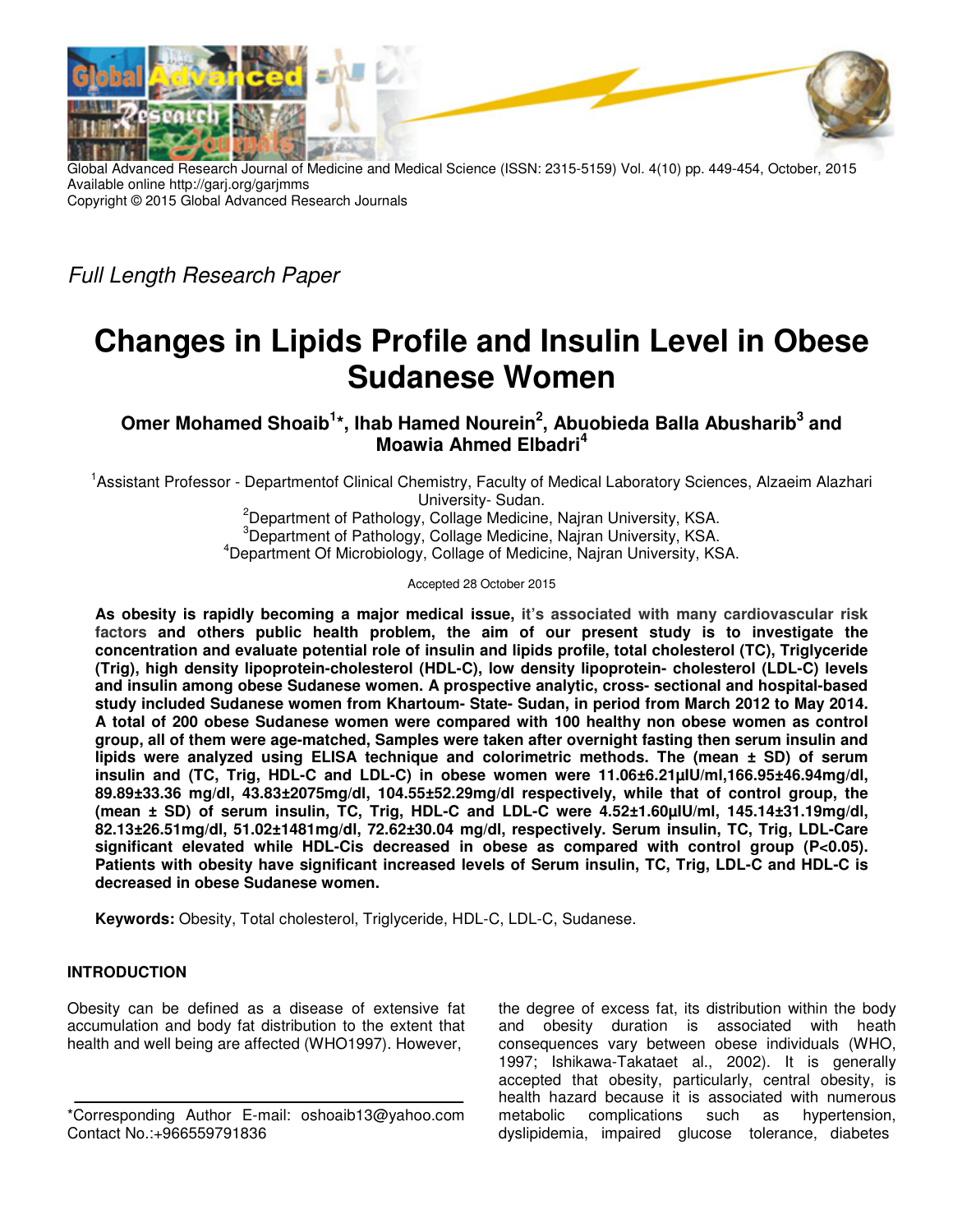mellitus, hyperuricamia, and cardiovascular diseases. These patients are more likely to present silent diseases and as cluster of metabolic syndrome. The most commonly recognized risk factors in metabolic syndrome are highly correlated with each other and presumed to reflect common metabolic

Pathway and they interact to increase risk in synergistic fashion (Kopelman, 2000; Reaven 1995). The adverse effect of excess weight tends to be delayed, sometimes fourteen years or longer (Nyholm et al., 2004). Obesity is one of the leading preventable causes of death worldwide (Barnesset al., 2007; Mokdad et al., 2004). Large-scale American and European studies have found that mortality risk is lowest at a BMI of 20–25 kg/m<sup>2</sup> (Whitlock et al., 2009) in non-smokers and at  $24-27$  kg/m<sup>2</sup> in current smokers, with risk increasing along with changes in either direction (Pischon, 2008). In Asians risk begins to increase between 22-25 kg/m<sup>2</sup>. (WHO Expert 2004). A BMI above  $32 \text{ kg/m}^2$  has been associated with a doubled mortality rate among women over a 16-year period (Manson et al., 1995). In the United States obesity is estimated to cause 111,909 to 365,000 deaths per year, (Allison et al., 1999). While 1 million (7.7%) of deaths in Europe are attributed to excess weight (Fried et al., 2007). On average, obesity reduces life expectancy by six to seven years (Peeters et al., 2003). A BMI of 30–  $35 \text{ kg/m}^2$  reduces  $l$ ife expectancy by two to four years, (Whitlock et al., 2009). While severe obesity  $(BMI > 40 \text{ kg/m}^2)$  reduces life expectancy by ten years (Whitlock et al.,2009). This information supports and justifies conducting this study to determine the factors behind biochemical abnormalities indicators of early stage of some chronic metabolic diseases in Sudan. It is important that these factors should be addressed in any coordinated strategy to tackle the problem of obesity and related diseases. The aim of this study was to investigate the concentration of serum triglyceride, cholesterol and cholesterol profile (HDL-C and LDL) in obese Sudanese women.

# **MATERIALS AND METHODS**

## **Reagents**

All chemical reagents were purchased from Bio system company (Spine Company for Analytical material and chemical Reagents).

# **Subjects and study population**

The present study was descriptive, analytic, crosssectional and hospital-based study, carried out in Khartoum State educational hospital, Sudan. 200 hundred an obese women and 100 healthy women, all

of whom were age. Blood samples were obtained after an overnight fast for measurement of serum insulin and lipid parameters levels.

## **Samples collection and preparation**

The blood samples were drawn after overnight fasting in the morning (between 0800 and 1100 h). Five ml blood from each individual of study population, were collected from both cases and control, the blood was centrifuged at 3000 rpm for 10 minutes and serum was obtained insulin and lipid samples were stored in -20 C and were analyzed within 7 d of sampling. Using ELSIA technique and colorimetric methods to determine insulin and lipid levels.

## **Statistical analysis**

Data were analyzed by computer program (SPSS) version IBM 20. Student T. test was used for the Calculation. P≤0.05 was considered significant.

# **RESULTS**

In this study all participants were 20-45 years of age. Table 1 showed the baseline characteristics of patients with obesity and control group. Insulin, TC, Trig, LDL levels were higher  $(P < 0.01)$  in obese women, while serum HDL was reduced as shown in Table 2. Figures (1, 2, 3,4 and 5) showed the correlations between body max index (BMI), insulin and Lipid parameters, respectively.

# **Serum insulin**

Table 2 shows a highly significant difference between the means of serum insulin of the test group and the control group. Mean±SD: (11.06±6.21) versus (4.52±1.60) µIU/ml, P=0.001. Figure 1 shows insignificant, very weak positive correlation between the body mass index (BMI) and the serum levels of Insulin,  $(r=0.06, p = 0.38)$ . In this study, 70 subjects obesity (35%) had abnormal high serum levels of Insulin.

## **Serum cholesterol**

Table 2 shows a highly significant difference between the means of serum cholesterol of the test group and the control group. Mean±SD (166.95±46.94) versus (145.14±31.01) mg/dl, P=0.001. Figure 2 shows insignificant, very weak positive correlation between the body mass index (BMI) and the serum levels of cholesterol ( $r=0.04$ ,  $p = 0.55$ ). In this study 34 subjects with obesity (17%) had abnormal high serum levels of cholesterol.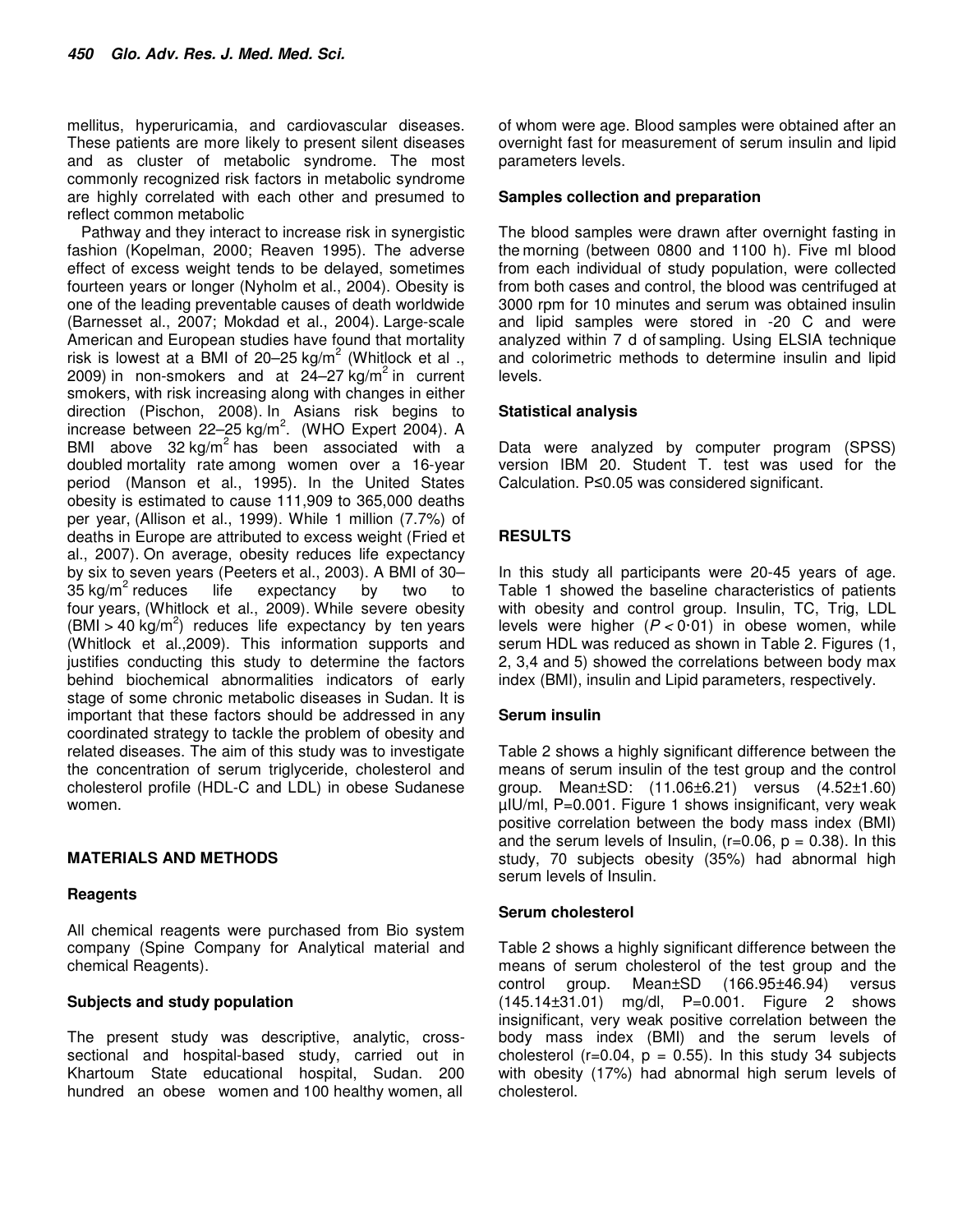| Variable             | Test group         | Control group                 |
|----------------------|--------------------|-------------------------------|
| Age/years            | $29.61 \pm 5.41^*$ | $31.23 \pm 4.93$ <sup>*</sup> |
| Weight/Kg            | 72.83±10.88*       | 68.03±11.31*                  |
| Hight/Cm             | 160.00±6.00        | 162.60±5.52                   |
| BM/Kg/m <sup>2</sup> | 29.76±4.24*        | 24.14±3.76*                   |

**Table 1.** Baseline characteristics of obesepatients and control group

\*The means is a significant difference between different values, (P<0.05).

Table 2. Mean  $\pm$  SD of serum insulin and lipids parameters in the test group and control group

| <b>Parameters</b>       | <b>Test group</b> | <b>Control group</b> |
|-------------------------|-------------------|----------------------|
| Serum insulinµlU/ml     | 11.06±6.21*       | $4.52 \pm 1.60^*$    |
| Serum Cholesterolmg/dl  | 166.95±46.94 *    | 145.14±31.19*        |
| Serum Triglyceridemg/dl | 89.89±33.36*      | 82.13±26.51*         |
| Serum HDL-CHmg/dl       | 43.83±20.75*      | 51.02±1481*          |
| Serum LDL-CHmg/dl       | 104.55±52.29*     | 72.62±30.04*         |

\* The means is a significant difference between different values, (P<0.05).



**Figure 1.** Ascatt plot shows correlation between Body Mass Index (IBM) and insulin in the study group ( $r = 0.06$ ,  $p = 038$ )

#### **Serum triglycerides**

Table 2 shows a significant difference between the means of serum triglycerides of the test group and the control group. Mean±SD (89.89±33.36) versus (82.13±26.51) mg/dl, P=0.017. Figure 3 shows no correlation between the body mass index (BMI) and the serum levels of Triglycerides. (r=0.00, p=). In this study, 4 subjects with obesity (2%) had abnormal high serum levels of triglycerides.

#### **Serum HDL**

Table 2 shows a highly significant difference between the means of serum HDL of the test group and the control group. Mean±SD: (43.83±20.75) versus(51.02±14.81) mg/dl, P=0.001. Figure 4 shows insignificant, very weak

positive correlation between the body mass index (BMI) and the serum levels of high density lipoprotein. (r=0.01,  $p = 0$ . 84). Density lipoprotein. (r= 0.27,  $p=$  00). In this study 9 subjects with obesity (4.5%) had abnormal high serum levels of high density lipoprotein.

#### **Serum LDL**

Table 2 shows a highly significant difference between the means of serum LDL of the test group and the control group. Mean±SD: (104.55±52.20) versus (72.62±30.04) mg/dl, P=0.001. Figure 5 shows insignificant, very weak positive correlation between the body mass index (BMI) and the serum levels of low density lipoprotein, (r=0.04, p  $= 0.56$ ) density lipoprotein (r  $= 0.11$ , p  $= 0.13$ ). In this study 35 subjects with obesity (17.5%) had abnormal high serum levels of low density lipoprotein.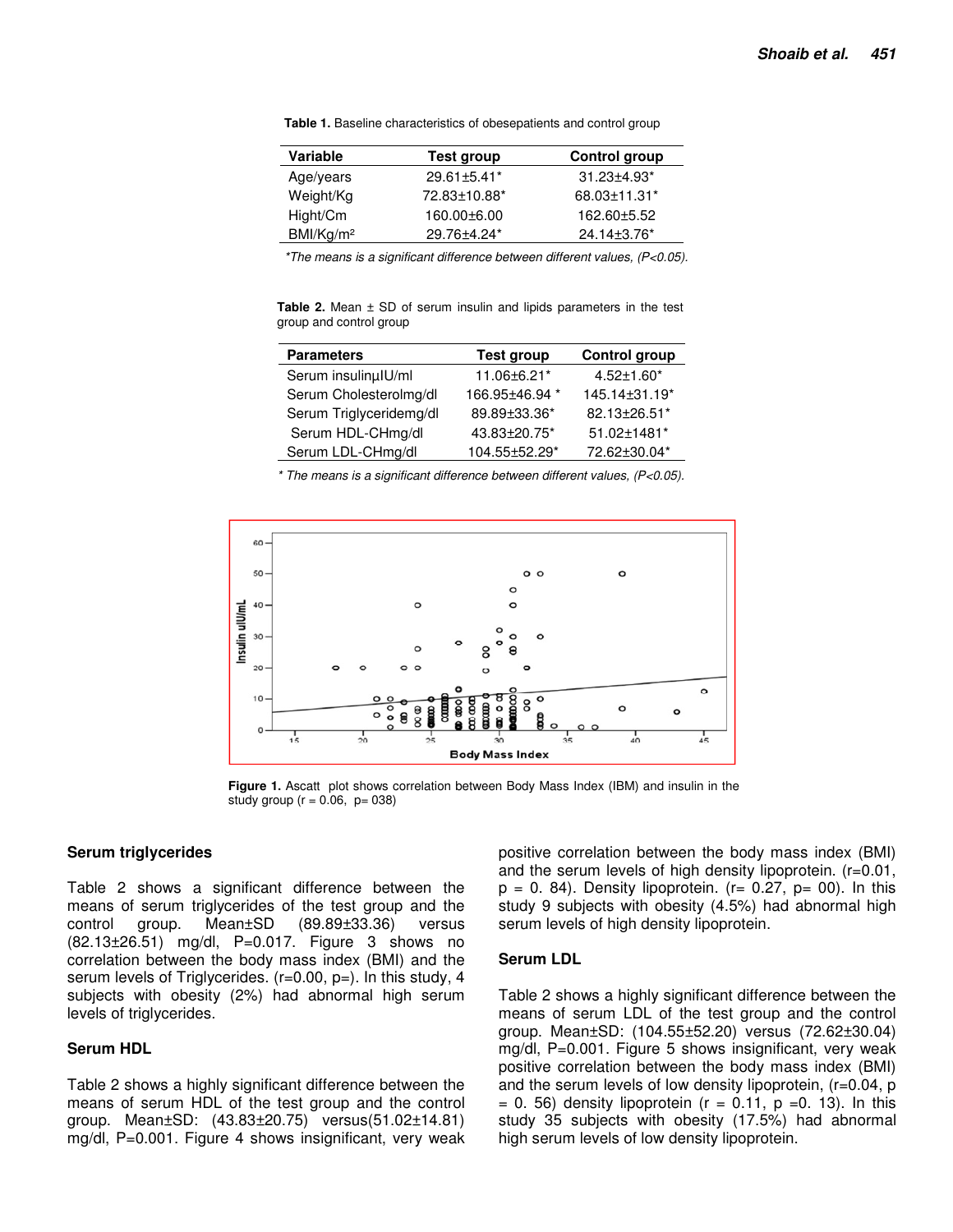

**Figure 2.** Ascatt plot shows correlation between Body Mass Index (IBM) and Cholesterol in the study group ( $r = 0.04$ ,  $p = 0.55$ )



**Figure 3.** Ascatt plot shows correlation between Body Mass Index (IBM) and Triglyceride in the study group  $(r = 0.00, p = 00)$ 



**Figure 4.** Ascatt plot shows correlation between Body Mass Index (IBM) and HDL-Cholesterol in the study group  $(r = 0.01, p = 0.84)$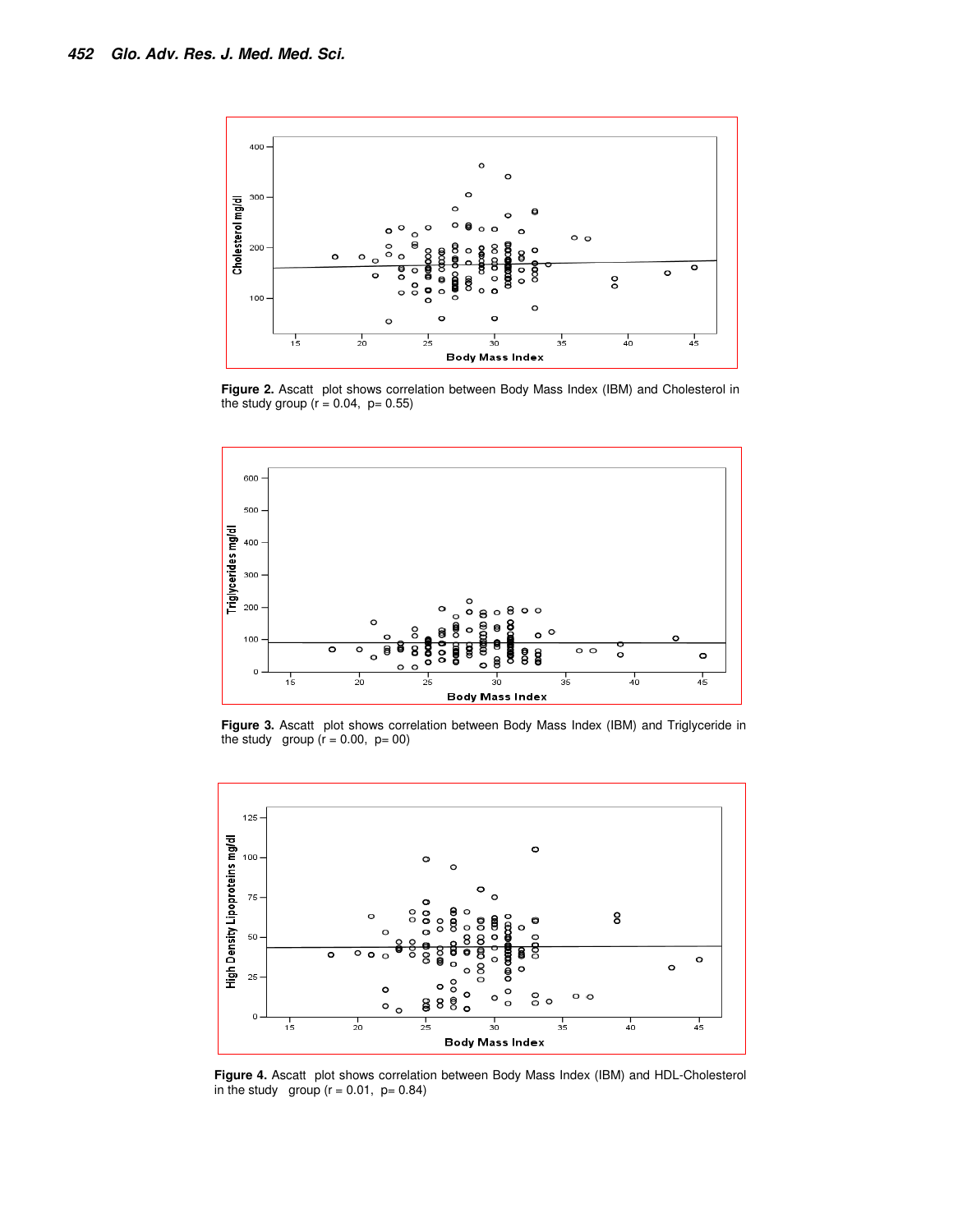

**Figure 5.** Ascatt plot shows correlation between Body Mass Index (IBM) and LDL-Cholesterol in the study group  $(r = 0.04, p = 0.56)$ 

## **DISCUSSION**

Obesity is a medical condition in which excess body fat has accumulated to the extent that it may have a negative effect on health, leading to reduced life expectancy and/or increased health problems (Haslam et al., 2005).

In Western countries, people are considered obese when their body mass index (BMI) (Haslam et al., 2005). a measurement obtained by dividing a person's weight by the square of the person's height, exceeds 30 kg/m<sup>2</sup>, with the range 25-30 kg/m<sup>2</sup> defined as overweight. Some East Asian countries use stricter criteria. Obesity increases the likelihood of various diseases, particularly heart disease, type 2 diabetes, obstructive sleep apnea, certain types of cancer, and osteoarthritis (Haslam et al., 2005).

The degree of obesity is most often evaluated using BMI value of 25 cut- off value most used. Values of 25- 29.9 characterize on overweight individuals, while ≥30 classified obese according to the classification of WHO (Kamble et al., 2002). These results revealed to increase obesity with increasing BMI. The higher BMI in women can cause insulin levels to increase. According to the results in this study, there is an elevation in the level of total cholesterol, triglyceride, and LDL, while there was decreased in HDL in obese participants as compared to control group, this is due to hyperlipidimia, life style, genetic factors and this elevation is a risk factor of coronary heart diseases. These results were in agreement with several researchers which found a higher level of cholesterol associated with obesity (WHO, 2000). This leads to hypercholesterolemia and increases susceptibility to cardiovascular diseases. These results were in agreement with that achieved by (WHO, 1997). Also these findings agreed with that obtained by

(Balasubramanian, 2003; Modan et al., 1987), who reported: accumulation of fat is associated with hypercholesterolaemia as see in the metabolic syndrome or hibernation. Triglycerides level was greater in obese women serum when compared to non obese ones. Justification of that might be due to increasing adiposity, lead to increase cell size in addition to insufficient receptors found in cell surface that cause glucose intolerance, which reflects as hyperglycemia and Insulin resistant syndrome (Sometimes with normal insulin level or even hyperinsulinaemia). This result agreed with that achieved by (Kopelman, 2000) and (Reaven, 1995; Ko et al., 1999; Ishikawa-Takata, et al., 2002; Nyholm et al., 2004; Lin et al., 2002). Who documented: A higher level of body mass index is associated with risk of having insulin resistance, hyperglycaemia, hyperlipidaemia and diabetes mellitus HDL-cholesterol level revealed no significant difference between non-obese and obese women. This result might be due to direct effect of age, dietary habits, life style, and lack of physical activity among study participants. This result also agreed with that achieved (Jeb et al., 1995), who cite that in the modern affluent society, energy-sparing devices had reduced energy Expenditure and may enhance the tendency to become fat. In epidemiological studies the highest frequency of overweight is found in with sedentary occupations. Also this finding was similar to that obtained by (Bener et al., 2004), who reported Obesity and physical inactivity is more prominent among women than among men. In spite of obese participants showed, higher levels of lipids profile, but they could not be clinically diagnosed as dyslipidaemia or cardiovascular patients, that means disease was in silent stage these results agreed with that obtained by (Kopelman, 2000) and (Raven, 1995).